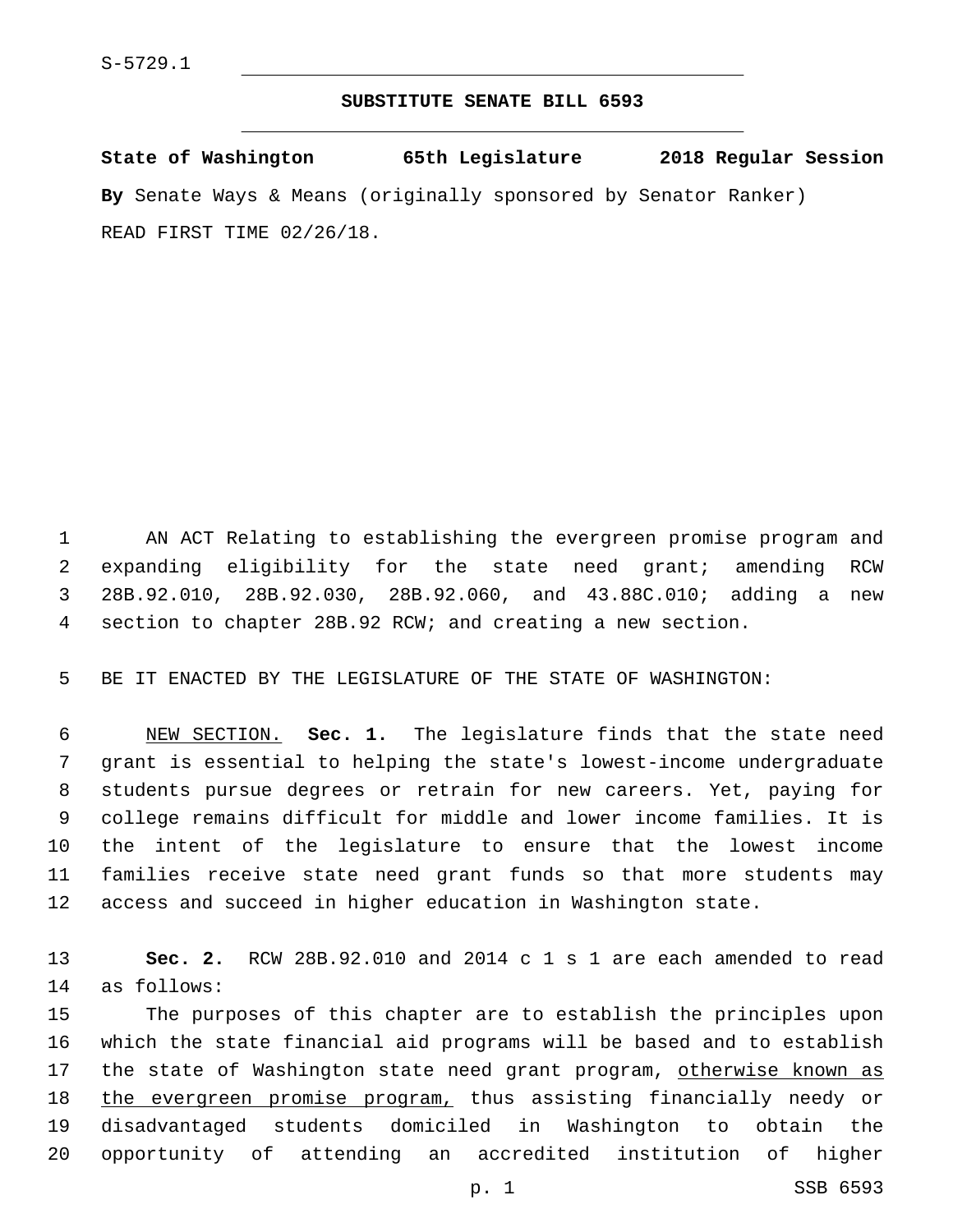education. State need grants under this chapter are available only to students who are resident students as defined in RCW 28B.15.012(2) (a) through (e) or any person who has completed the full senior year of high school and obtained a high school diploma, either at a Washington public high school or private high school approved under chapter 28A.195 RCW, or a person who has received the equivalent of a diploma; who has lived in Washington state for at least three years immediately before receiving the diploma or its equivalent; who has continuously lived in the state of Washington after receiving the diploma or its equivalent and until such time as the individual is admitted to an eligible institution of higher education and has been granted deferred action for childhood arrival status pursuant to the rules and regulations adopted by the United States citizenship and immigration services. This chapter may be known and cited as the evergreen promise program.

 **Sec. 3.** RCW 28B.92.030 and 2013 c 248 s 2 are each amended to 17 read as follows:

18 As used in this chapter:

(1) "Council" means the student achievement council.

 (2) "Disadvantaged student" means a posthigh school student who by reason of adverse cultural, educational, environmental, experiential, familial or other circumstances is unable to qualify for enrollment as a full-time student in an institution of higher education, who would otherwise qualify as a needy student, and who is attending an institution of higher education under an established program designed to qualify the student for enrollment as a full-time 27 student.

 (3) "Financial aid" means loans and/or grants to needy students enrolled or accepted for enrollment as a student at institutions of 30 higher education.

(4) "Institution" or "institutions of higher education" means:

 (a) Any public university, college, community college, or technical college operated by the state of Washington or any 34 political subdivision thereof; or

 (b) Any other university, college, school, or institute in the state of Washington offering instruction beyond the high school level that is a member institution of an accrediting association recognized by rule of the council for the purposes of this section and that agrees to and complies with program rules adopted pursuant to RCW

p. 2 SSB 6593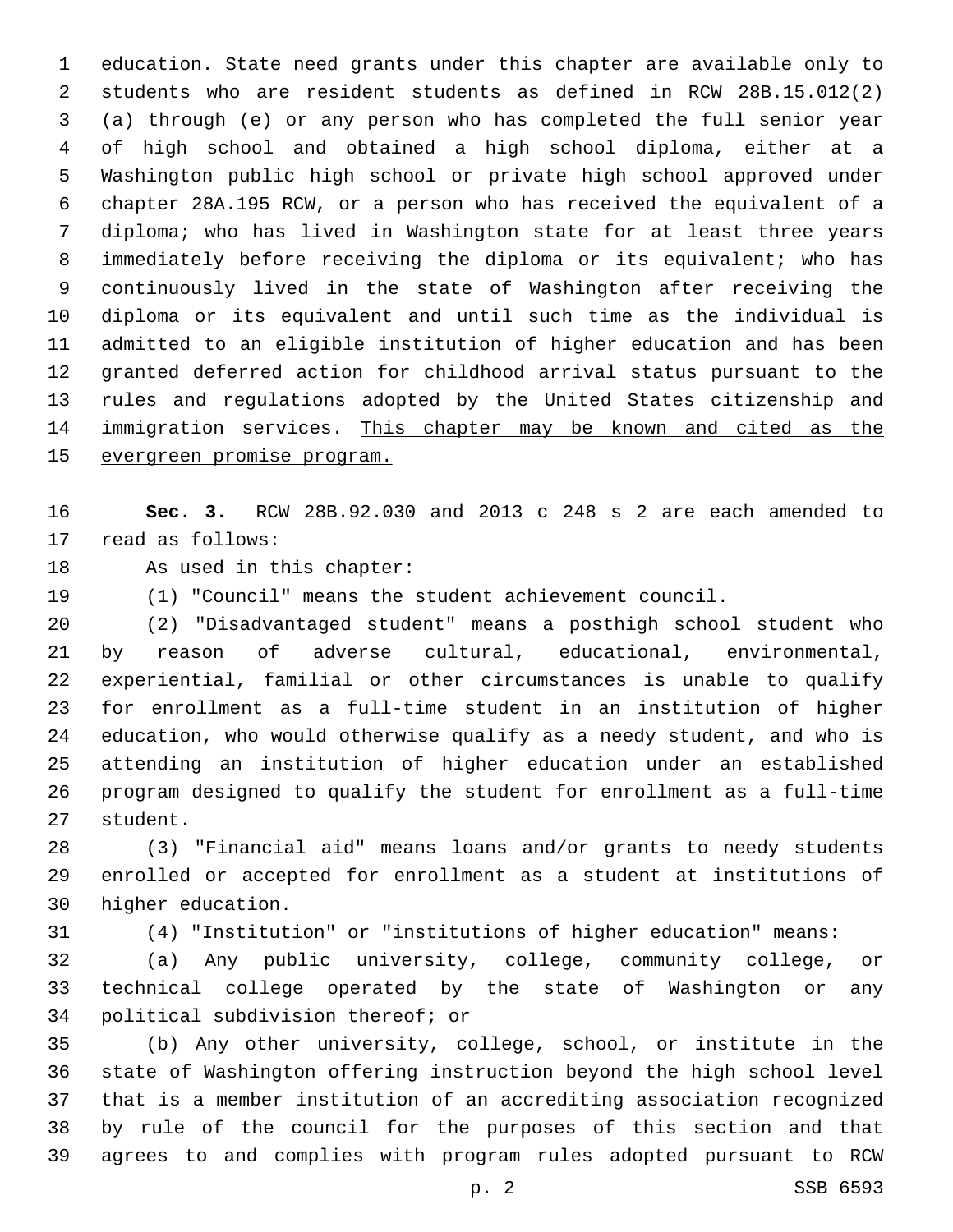28B.92.150. However, any institution, branch, extension or facility operating within the state of Washington that is affiliated with an 3 institution operating in another state must be:

 (i) A separately accredited member institution of any such 5 accrediting association;

 (ii) A branch of a member institution of an accrediting association recognized by rule of the council for purposes of this section, that is eligible for federal student financial aid assistance and has operated as a nonprofit college or university delivering on-site classroom instruction for a minimum of twenty consecutive years within the state of Washington, and has an annual enrollment of at least seven hundred full-time equivalent students; 13 or

 (iii) A nonprofit institution recognized by the state of 15 Washington as provided in RCW 28B.77.240.

 (5) "Maximum state need grant award" means an award equal to the 17 same percentage of operating fees, building fees, and services and activities fees as were covered in fiscal year 2018.

 (6) "Needy student" means a posthigh school student of an institution of higher education who demonstrates to the office the financial inability, either through the student's parents, family and/or personally, to meet the total cost of board, room, books, and tuition and incidental fees for any semester or quarter. "Needy student" also means an opportunity internship graduate as defined by RCW 28C.18.162 who enrolls in a postsecondary program of study as defined in RCW 28C.18.162 within one year of high school graduation.

27  $((+6+))$  (7) "Office" means the office of student financial 28 assistance.

 $((+7+))$  (8) "Placebound student" means a student who (a) is unable to complete a college program because of family or employment commitments, health concerns, monetary inability, or other similar factors; and (b) may be influenced by the receipt of an enhanced student financial aid award to complete a baccalaureate degree at an 34 eligible institution.

 **Sec. 4.** RCW 28B.92.060 and 2012 c 229 s 558 are each amended to read as follows:36

 In awarding need grants under the evergreen promise program, the office shall proceed substantially as follows: ((PROVIDED, That nothing contained herein shall be construed to prevent the office, in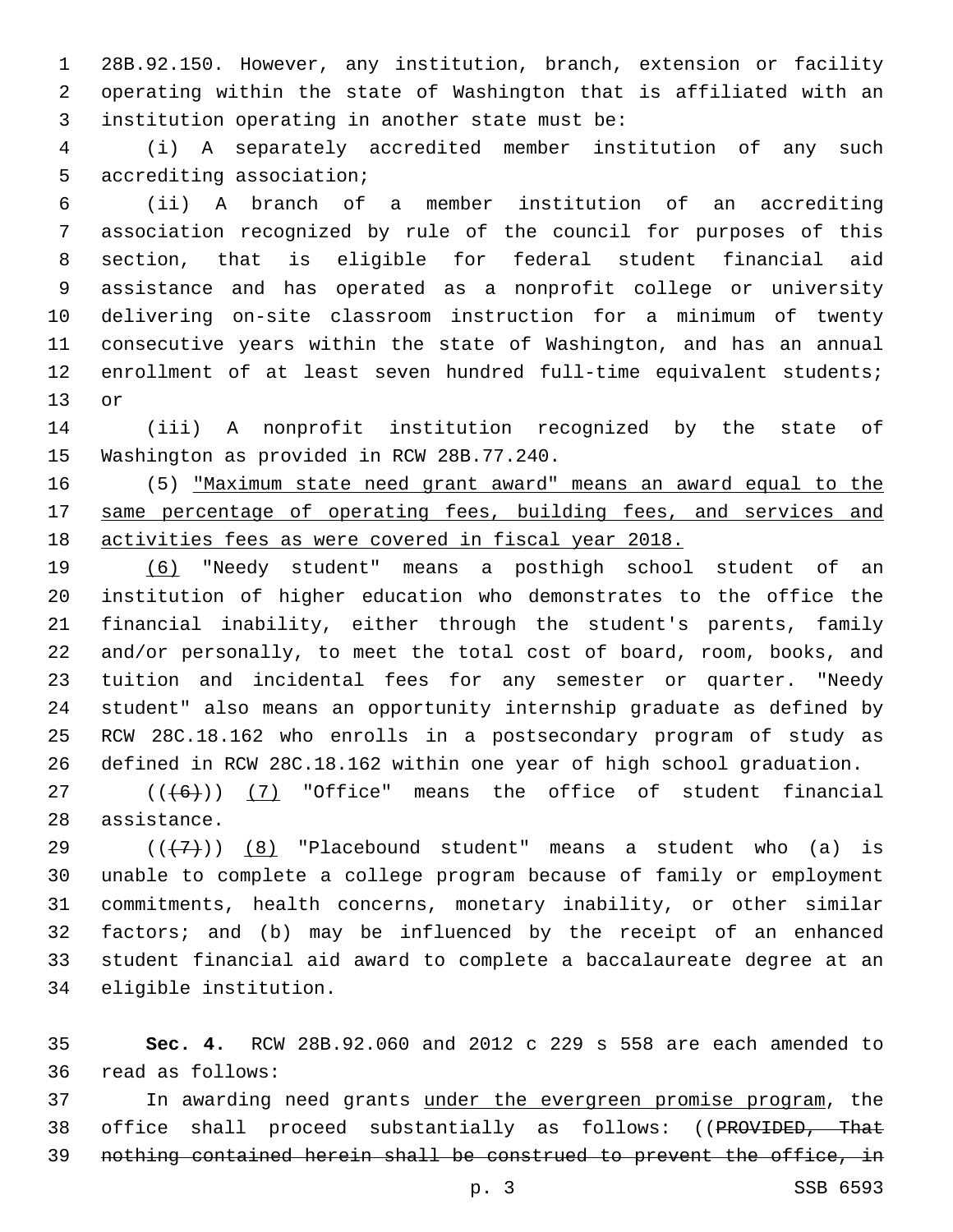the exercise of its sound discretion, from following another 2 procedure when the best interest of the program so dictates:)) (1) In the 2018-19 and 2019-20 academic years, the office shall annually select the financial aid award recipients from among

5 Washington residents applying for student financial aid ((who have been ranked according to)) as follows:6

 (a) For students whose median family income is at or below fifty percent of the state median family income, the student shall receive 9 the maximum state need grant award; and

 (b) For students whose median family income is above fifty 11 percent of the state median family income, the office shall prioritize financial aid awards in the following way:

13 (i) Financial need as determined by the amount of the family 14 contribution; and

 $((+b))$  (ii) Other considerations, such as whether the student is 16 a former foster or homeless youth, or is a placebound student who has completed an associate of arts or associate of science degree or its 18 equivalent.

 (2) In the 2020-21 and 2021-22 academic years, the office shall annually select the financial aid award recipients from among Washington residents applying for student financial aid as follows:

 (a) For students whose median family income is at or below sixty percent of the state median family income, the student shall receive 24 the maximum state need grant award; and

 (b) For students whose median family income is above sixty percent of the state median family income, the office shall prioritize financial aid awards in the following way:

 (i) Financial need as determined by the amount of the family contribution; and

 (ii) Other considerations, such as whether the student is a former foster or homeless youth, or is a placebound student who has completed an associate of arts or associate of science degree or its equivalent.

 (3) In the 2022-23 academic year and all subsequent academic years, the office shall annually select the financial aid award recipients from among Washington residents applying for student financial aid as follows:

 (a) For students whose median family income is at or below 39 seventy percent of the state median family income, the student shall receive the maximum state need grant award; and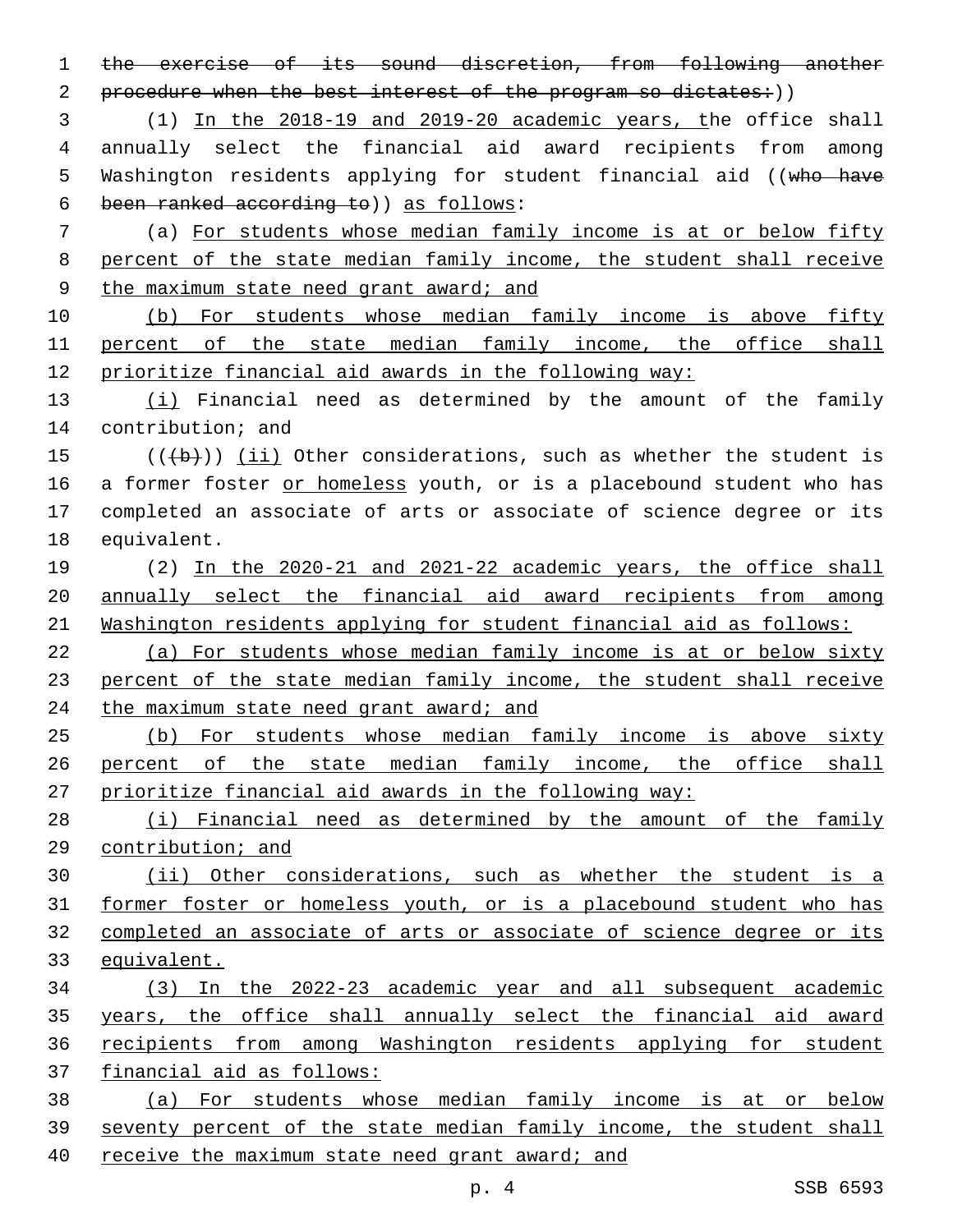(b) For students whose median family income is above seventy percent of the state median family income, the office shall prioritize financial aid awards in the following way:

 (i) Financial need as determined by the amount of the family 5 contribution; and

 (ii) Other considerations, such as whether the student is a former foster or homeless youth, or is a placebound student who has completed an associate of arts or associate of science degree or its equivalent.

 (4) Beginning in the 2018-19 academic year, the state need grant 11 shall be awarded first to students based on the criteria in 12 subsections (1) through (3) of this section. The financial need of 13 the next highest ranked students shall be met by grants depending upon the evaluation of financial need until the total allocation has been disbursed. Funds from grants which are declined, forfeited or otherwise unused shall be reawarded until disbursed, except that eligible former foster youth shall be assured receipt of a grant. The office, in consultation with four-year institutions of higher education, the council, and the state board for community and technical colleges, shall develop award criteria and methods of disbursement based on level of need, and not solely rely on a first-22 come, first-served basis.

 $((+3+))$  (5) A student shall be eligible to receive a state need grant for up to five years, or the credit or clock hour equivalent of five years, or up to one hundred twenty-five percent of the published length of time of the student's program. A student may not start a new associate degree program as a state need grant recipient until at least five years have elapsed since earning an associate degree as a need grant recipient, except that a student may earn two associate degrees concurrently. Qualifications for renewal will include maintaining satisfactory academic progress toward completion of an eligible program as determined by the office. Should the recipient terminate his or her enrollment for any reason during the academic year, the unused portion of the grant shall be returned to the state educational grant fund by the institution according to the institution's own policy for issuing refunds, except as provided in 37 RCW 28B.92.070.

38  $((4+))$  (6) In computing financial need, the office shall determine a maximum student expense budget allowance, not to exceed an amount equal to the total maximum student expense budget at the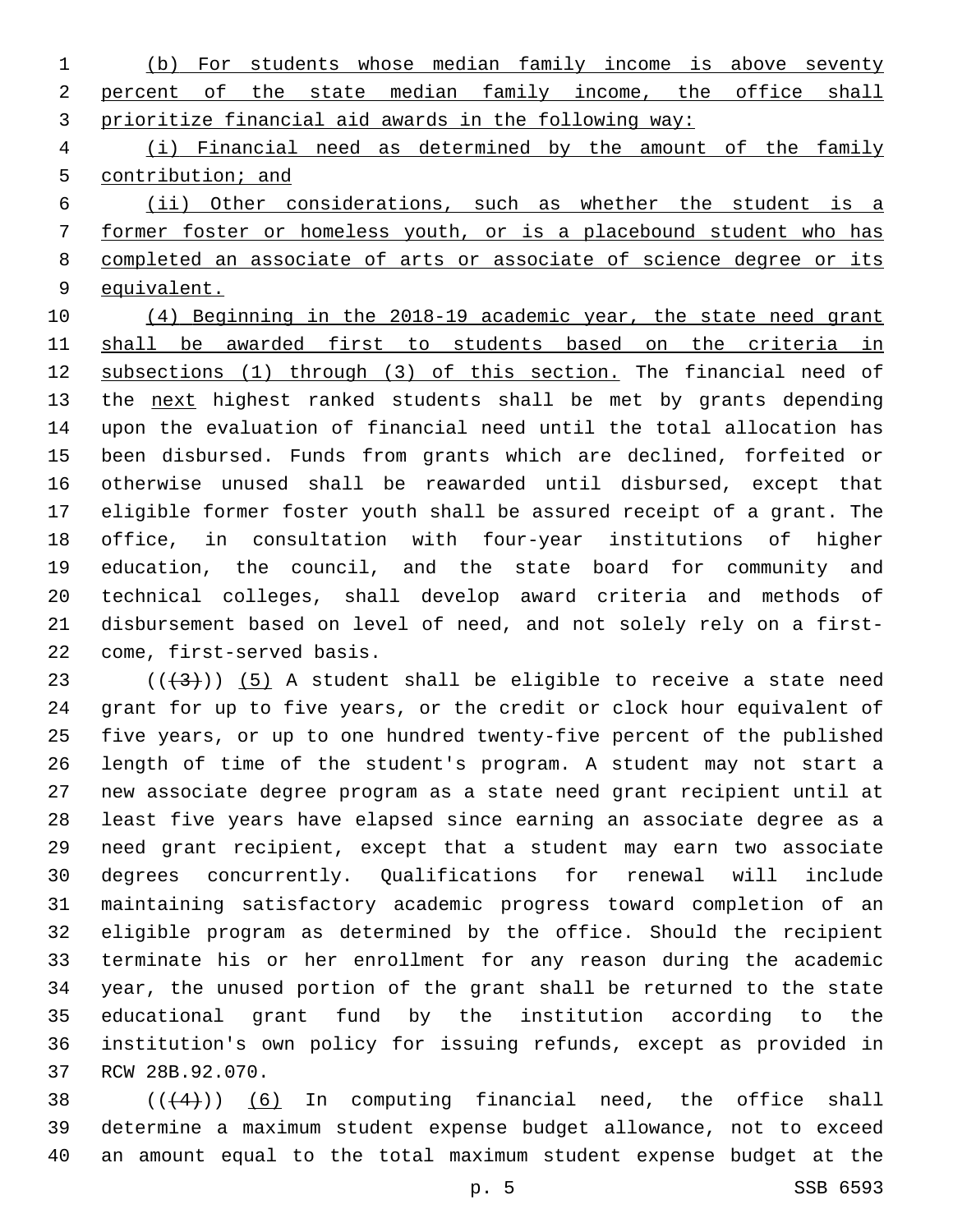public institutions plus the current average state appropriation per student for operating expense in the public institutions. Any child support payments received by students who are parents attending less than half-time shall not be used in computing financial need.

 (( $\overline{+5}$ )) (7)(a) A student who is enrolled in three to six credit- bearing quarter credits, or the equivalent semester credits, may receive a grant for up to one academic year before beginning a 8 program that leads to a degree or certificate.

 (b) An eligible student enrolled on a less-than-full-time basis shall receive a prorated portion of his or her state need grant for any academic period in which he or she is enrolled on a less-than-12 full-time basis, as long as funds are available.

 (c) An institution of higher education may award a state need grant to an eligible student enrolled in three to six credit-bearing quarter credits, or the semester equivalent, on a provisional basis if:16

 (i) The student has not previously received a state need grant 18 from that institution;

 (ii) The student completes the required free application for 20 federal student aid;

 (iii) The institution has reviewed the student's financial condition, and the financial condition of the student's family if the student is a dependent student, and has determined that the student 24 is likely eligible for a state need grant; and

 (iv) The student has signed a document attesting to the fact that the financial information provided on the free application for federal student aid and any additional financial information provided directly to the institution is accurate and complete, and that the student agrees to repay the institution for the grant amount if the student submitted false or incomplete information.

 $((+6+))$   $(8)$  As used in this section, "former foster youth" means a person who is at least eighteen years of age, but not more than twenty-four years of age, who was a dependent of the department of social and health services at the time he or she attained the age of 35 eighteen.

 (9) As used in this section, "homeless youth" means a person who was verified on or after July 1st of the prior academic year as an unaccompanied youth experiencing homelessness, before age twenty-one.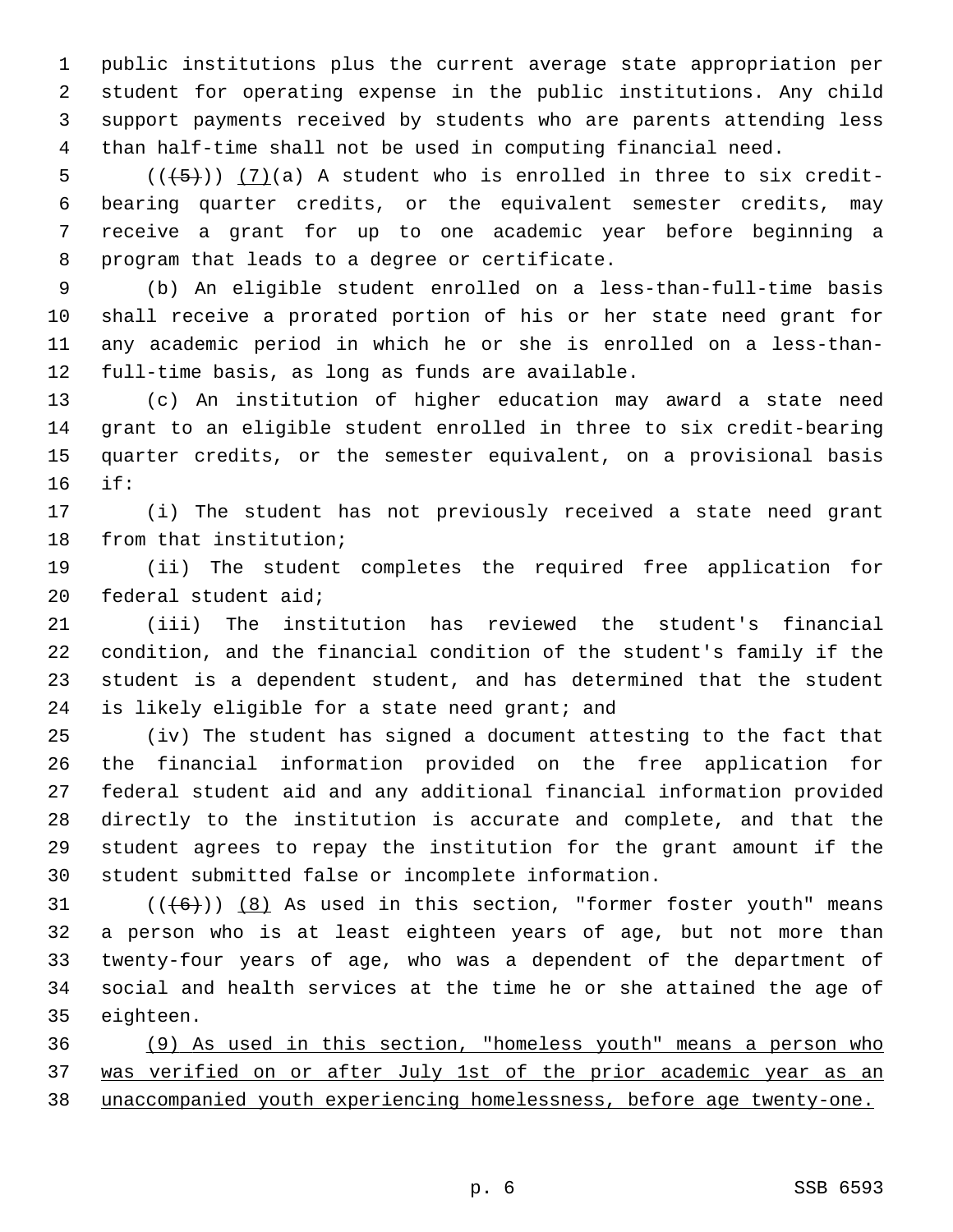**Sec. 5.** RCW 43.88C.010 and 2015 c 128 s 2 are each amended to 2 read as follows:

 (1) The caseload forecast council is hereby created. The council shall consist of two individuals appointed by the governor and four individuals, one of whom is appointed by the chairperson of each of the two largest political caucuses in the senate and house of representatives. The chair of the council shall be selected from among the four caucus appointees. The council may select such other 9 officers as the members deem necessary.

 (2) The council shall employ a caseload forecast supervisor to supervise the preparation of all caseload forecasts. As used in this chapter, "supervisor" means the caseload forecast supervisor.

 (3) Approval by an affirmative vote of at least five members of the council is required for any decisions regarding employment of the supervisor. Employment of the supervisor shall terminate after each term of three years. At the end of the first year of each three-year term the council shall consider extension of the supervisor's term by one year. The council may fix the compensation of the supervisor. The supervisor shall employ staff sufficient to accomplish the purposes 20 of this section.

 (4) The caseload forecast council shall oversee the preparation of and approve, by an affirmative vote of at least four members, the official state caseload forecasts prepared under RCW 43.88C.020. If the council is unable to approve a forecast before a date required in RCW 43.88C.020, the supervisor shall submit the forecast without approval and the forecast shall have the same effect as if approved by the council.27

 (5) A councilmember who does not cast an affirmative vote for approval of the official caseload forecast may request, and the supervisor shall provide, an alternative forecast based on 31 assumptions specified by the member.

 (6) Members of the caseload forecast council shall serve without additional compensation but shall be reimbursed for travel expenses in accordance with RCW 44.04.120 while attending sessions of the council or on official business authorized by the council. Nonlegislative members of the council shall be reimbursed for travel expenses in accordance with RCW 43.03.050 and 43.03.060.

(7) "Caseload," as used in this chapter, means:

 (a) The number of persons expected to meet entitlement requirements and require the services of public assistance programs,

p. 7 SSB 6593